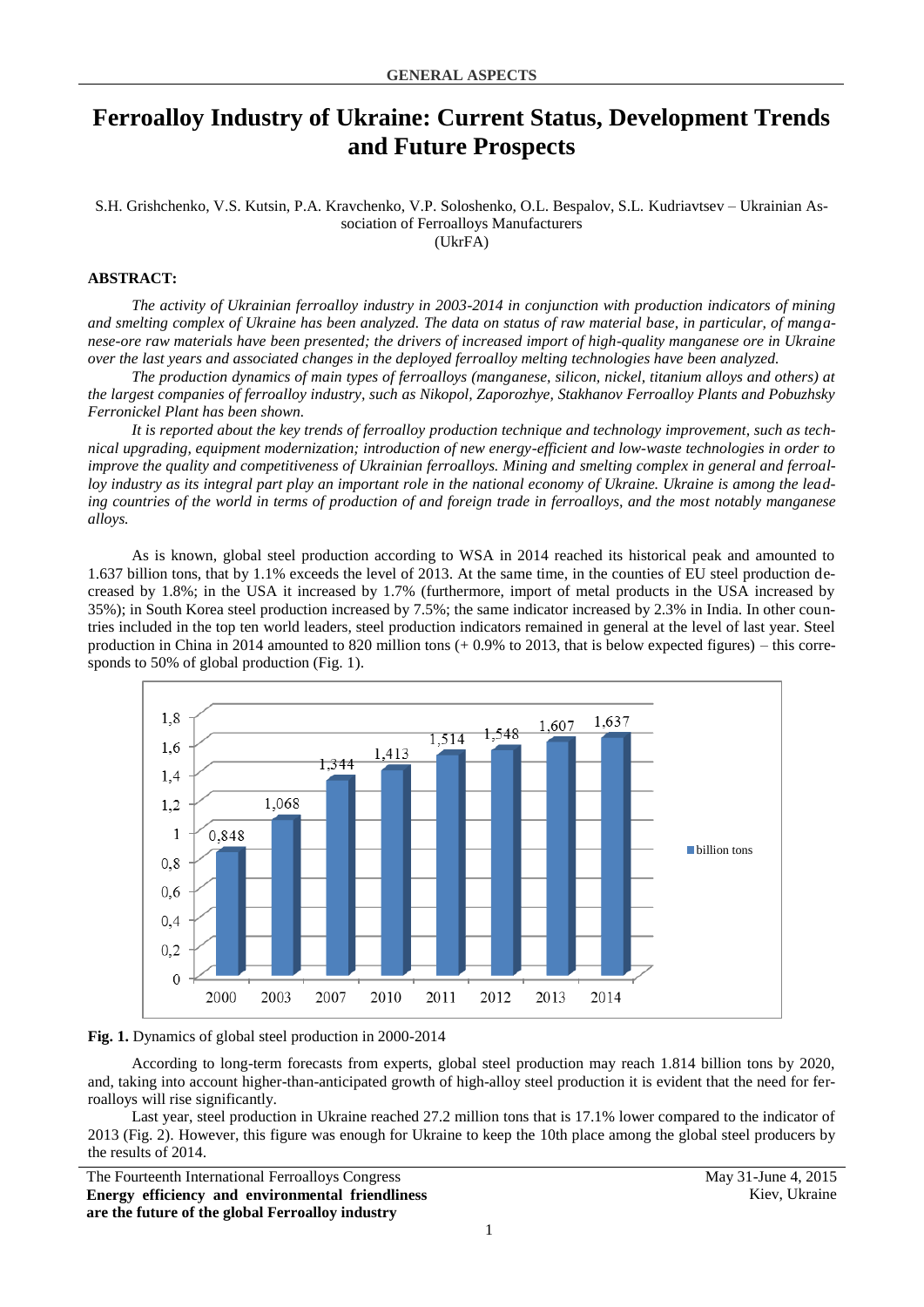

**Fig. 2.** Dynamics of steel production in Ukraine in 2000-2014

It seems there is no need to explain that the reason for this decrease in metallurgical production underlies in the military operation in the Eastern part of Ukraine where nearly 1/2 of Ukrainian steel mills. The situation has been exacerbated since July 2014, and at the moment production at a number of steel mills in Donbass region has been stopped or reduced by several times.

The remarkable thing is that ferroalloy production in Ukraine decreased continuously over the last years (by 13.8% in 2012 and by 12.4% in 2013); however, ferroalloy production increased by 20.9% in 2014 compared to 2013, and amounted to 1.188 million tons.

The distinctive feature of Ukrainian ferroalloys industry is its focus on manganese alloys production that is connected with large manganese ore reserves in the country.

It is known that manganese takes the fourth place in global consumption among other metals yielding just to iron, aluminium and copper. In 2012, over 30 million tons of manganese ore were mined globally and this figure can reach 58.8 million tons by 2020. According to IMnI (International Manganese Institute) experts, the global market of raw materials and manganese ferroalloys has been relatively balanced over the last few years.

At the same time it is obvious that quite significant changes has taken place in global ferroalloy industry over the past decade. Rapid economic growth in China that created powerful production facilities at the end of 90's (more than 10 million tons of Mn alloys and 6 million tones of Cr alloys) and turned into the biggest manufacturer and exporter of manganese ferroalloys resulted in liquidation of a number of ferroalloy facilities in the USA and many European countries. Western countries became highly dependent on ferroalloy import especially on Chinese production. At the same time, Chinese manufacturers, in their turn, are highly dependent on manganese and chromite ore import.

To date, manganese ore deposits have been discovered in 56 countries and general global manganese reserves (as of 01/01/05) amount to 8.6 billion tons, proven reserves amount to 3.5 million tons.

The biggest manganese reserves are concentrated in the Republic of South Africa (52% of general reserves and 29.9% of proven reserves). Ukraine, that ranks second in the world by its manganese reserves, possess 650 million tons of general reserves and 630 million tons of explored manganese reserves that amounts to 7.5% of general and 18% of explored global reserves. The following places in global statistics by discovered manganese ore reserves are taken by Kazakhstan, Gabon and Brazil (Fig. 3).



The Fourteenth International Ferroalloys Congress May 31-June 4, 2015 **Energy efficiency and environmental friendliness are the future of the global Ferroalloy industry**

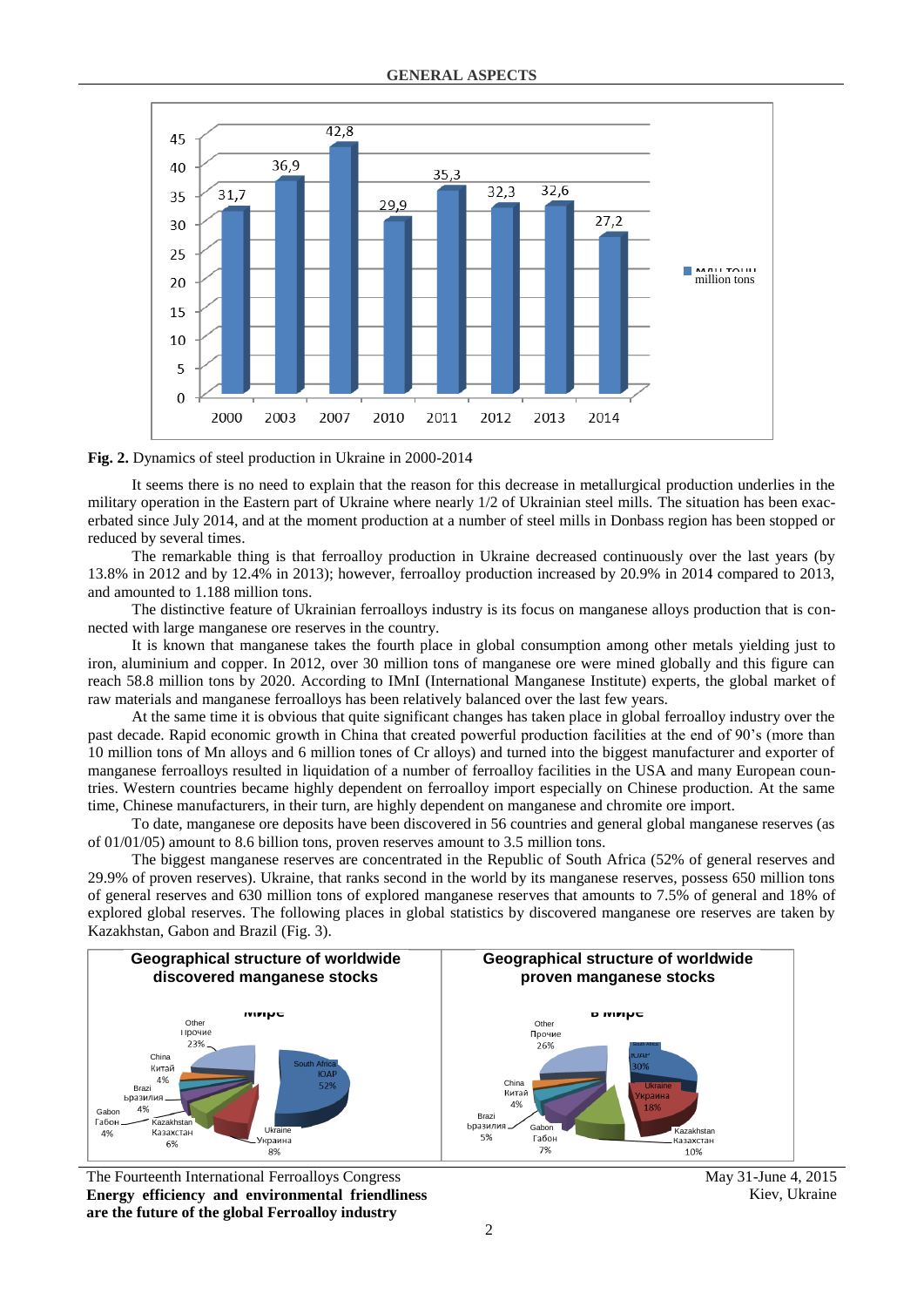**Fig. 3.** Geographical structure of explored and proven manganese reserves

It is the powerful ore base that was one of the factors which led to creation of ferroalloy industry in Ukraine. The other factor was the location of large metallurgical enterprises in the Donetsk and Pridneprovie region that are the consumers of ferroalloys.

Manganese ore stocks in Ukraine are concentrated in one manganese ore basin that includes Nikopol (33% of explored stocks) and Big Tokmakskiy (67%) deposits.

Mining at Nikopol deposit by existing Marganetsk and Ordzhonikidze Mining and Processing Plants is mostly carried out on sites that were developed in Soviet period and now are virtually considerably exhausted. Development of new sites with mineral reserves is restricted to a certain volume, primarily due to complications with allocation of land lots for enterprises by local authorities within mining allotments. Pilot mine of Tavricheskiy Ore-dressing and Processing Plant at Big Tokmakskiy deposit is currently suspended.

Annual production of manganese concentrates by existing Ordzhonikidze and Marganetsk Ore-dressing and Processing Plants, as shown in Fig. 4, amounts to 1.1-1.6 million tons per year over the last few years (2011-2014). Thus, in 2014 the output of manganese concentrate and sinter by ore-dressing and processing plants amounted to 1529 thousand tons and increased by 19% in comparison with the previous year (the growth was mainly achieved owing to Marganetsk Ore-dressing and Processing Plant from 441 thousand tons of concentrate in 2013 to 648 thousand tons in 2014). It should be noted, however, that production facilities of ore-dressing and processing plants summarily amount to 5 million tons; in other words, these ore-dressing and processing plants use only one-third of total production facilities. The provision of these ore-dressing and processing plants with resrves considering current manganese ore production rate amounts to 25-30 years.



**Fig. 4.** Production dynamics of manganese raw materials in Ukraine in 2008-2014, thousand tons

At the same time, Ukraine has been a large importer of manganese raw materials for the past decades. The main reason for manganese raw material production decrease in Ukraine and its wide-scale import is unsatisfactory technological quality of concentrate produced from Ukrainian ore (low content of manganese and high content of phosphorus). To solve the 'phosphorus problem' a two-phase technology of manganese ferroalloy production with preliminary pyrometallurgical dephosphorization of the raw materials and production of the so called saturated low-phosphorous slag was implemented at a certain time at a range of enterprises. However, with electric power price manyfold increase using this energy-consuming technology is economically unjustified that necessitates using high-quality import manganese ore mixed with Nikopol concentrates.

For siliceous ferroalloys production the quartzites of Ukrainian Ovruchskiy, Banichskiy, Tolkachevskiy, Vasilkovskiy deposits etc. are utilized as raw material. Quartzite reserves here amount to: general - 179.7 million tons, proven - 173.1 million tons, including those being developed - 164.5 million tons. Ovruchckiy deposit is the main raw material base for siliceous ferroalloys production at Nikopol, Zaporiozhye and Stakhanov Ferroalloy Plants. Annual quartzite output in Ovruch amounts to 2.3-2.5 million tons, including 1.5-1.8 million tons intended for ferroalloy production.

Ukraine possesses limited reserves of chromite raw material suitable for chromite ferroalloy production. Explored reserves and resources of chromite ore are between 50 and 170 million tons (deposits of Middle Pobuzhia region). In 2000-2004, on a trial basis, Pobuzhia FNP mined batches of chromite ore on Kapitanovsk area and organized

The Fourteenth International Ferroalloys Congress May 31-June 4, 2015 **Energy efficiency and environmental friendliness are the future of the global Ferroalloy industry**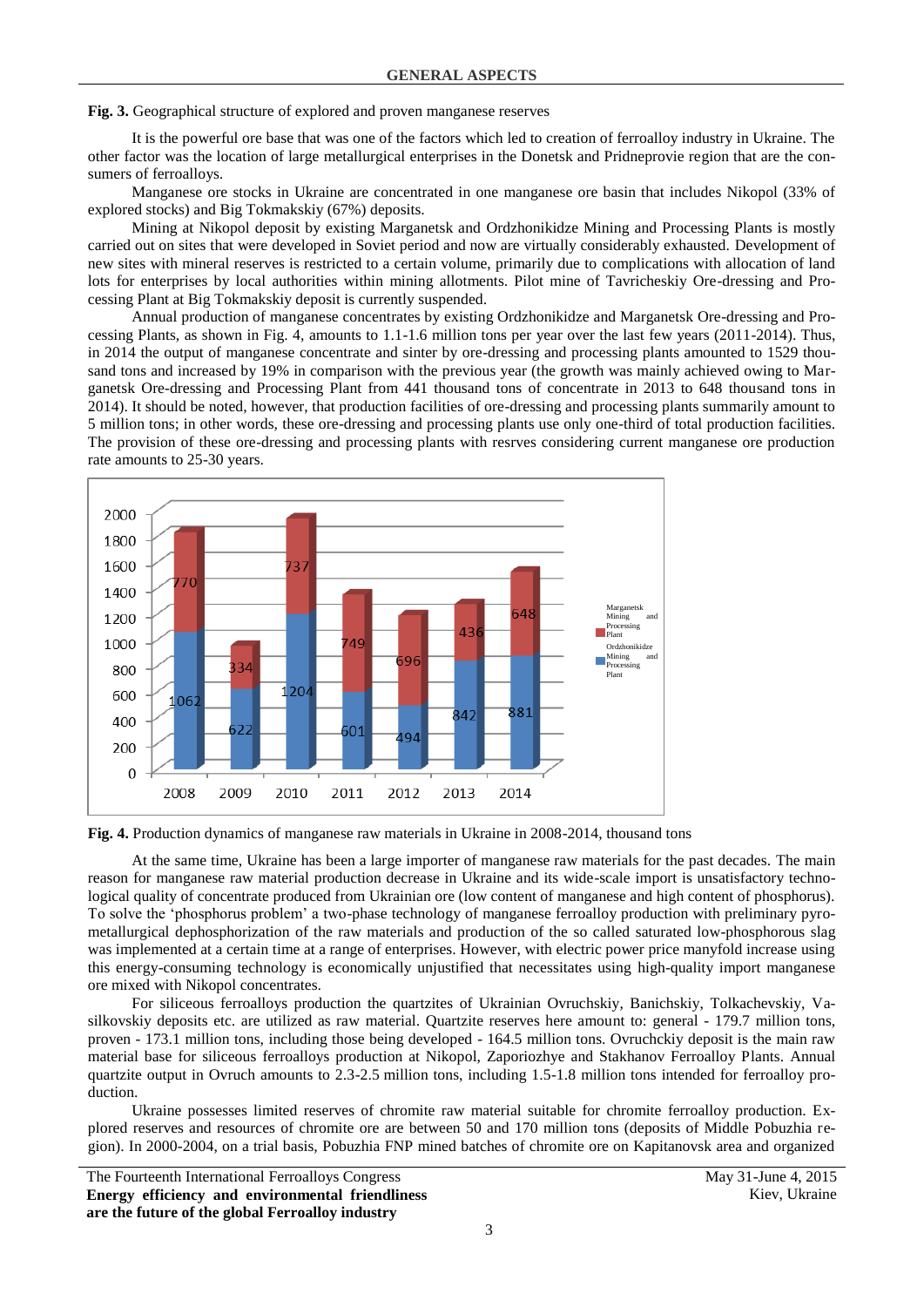their beneficiation on concentrating tables receiving concentrate that contains 45-46% Cr2O3. Obtained concentrates were used for trial smelting of high-carbon ferrochrome in one of ore smelting furnaces of the plant with acceptable technical and economic performance.

For a long time raw material base of Pobuzhie Ferronickel Plant was represented by the reserves of poor (average nickel content - 0.75%) silicate nickel ore of Middle Pobuzhie deposits (residue of 1.2 million tons of ore or 8000 tons in terms of pure nickel). However, in the last few years this enterprise has stopped mining of poor ore and shifted to high-quality import ore processing (with average nickel content more than 2%) from New Caledonia and other nickel-mining countries.

The raw material for producing ferrotitanum is ilmenite concentrate. It should be noted that Ukraine is one of the largest titanium provinces in the world. Its mineral and raw materials potential is estimated at 900 million tons of ilmenite and rutile, which is equivalent of 30% of explored global stocks. Titanium raw material base in Ukraine includes more than 40 deposits, including a unique one, 13 large and 10 average. 11 deposits are explored in details and passed to industry. Annual production of ilmenite concentrate by exciting enterprises amounts to about 600 thousand tons.

The production dynamics of main type of ferroalloys (silicon manganese, ferromanganese, ferrosilicon and ferronickel) by the enterprises in Ukraine in 2007-2014 is shown in Fig. 5.



**Fig. 5.** Production dynamics of the main types of ferroalloys in Ukraine in 2007-2014, thousand tons

As shown in Fig. 5 and noted above, in 2014 ferroalloy production in Ukraine increased by 20.9% compared to the previous year and amounted to 1188 thousand tones at 4 plants (Nikopol, Zaporozhie, Stakhanov and Pobuzhie). Growth of production volumes in Ukrainian ferroalloy industry takes place despite the fact that Stakhanov Ferroalloy Plant located in Luhansk region has been almost shut-down in the second half of year.

We would recall that similar to the whole metallurgical industry of Ukraine, ferroalloys industry has substantially reduced production in 2008-2009 that resulted in the production rate in 2010 which almost reached pre-crisis level. But starting with 2011 production of ferroalloys in Ukraine reduced again while annual ferroalloys production rate increased by 3% in the world (corresponding to global steel production growth). In 2014, for the first time since the precrisis period, as noted above, Nikopol and Zaporozhie Ferroalloy Plants increased their production volumes. Due to the difficulties encountered in nickel ore supply, Pobuzhie FNP had to reduce ferronickel smelting by 8%. In 2014, Stakhanov Ferroalloy Plant located in the Eastern part of Ukraine reduced production by 41% to 91 thousand tons compared to 153 thousand tons in 2013.

It's worth mentioning that as opposed to pre-crisis period of 2003-2007 ferroalloy production growth, as well as overall situation in mining and smelting complex of Ukraine after crisis is not in general accompanied with economic and financial performance improvement. The main reason was that the price for ferroalloys did not reach pre-crisis level while cost of production exceeded pre-crisis level due to the increase in raw material, power, logistics and other costs.

For ferroalloys industry that is high power-consuming, power rates are of significant focus. In 2010 power rates increased by 30.9% (power cost was revised 4 times), in 2011 by 21.4% (price has been revised 8 times), in 2012 by 10.8 % (again revised 4 times), starting with January 1st 2013 power rates for industrial consumers increased by 1%, and starting with March 1st by 3.8%; by the end of 2013 power rates grew by 9.3% more. It's obvious that high prices and high power rates have negative influence on the competitiveness of Ukrainian ferroalloys in domestic as well as foreign markets.

Wrong power pricing policy resulted in creating artificial unprofitability of ferroalloys production that led to substantial decrease in production volumes at Zaporiozhie and Stakhanov Ferroalloy Plants to almost complete sus-

The Fourteenth International Ferroalloys Congress May 31-June 4, 2015 **Energy efficiency and environmental friendliness are the future of the global Ferroalloy industry**

Kiev, Ukraine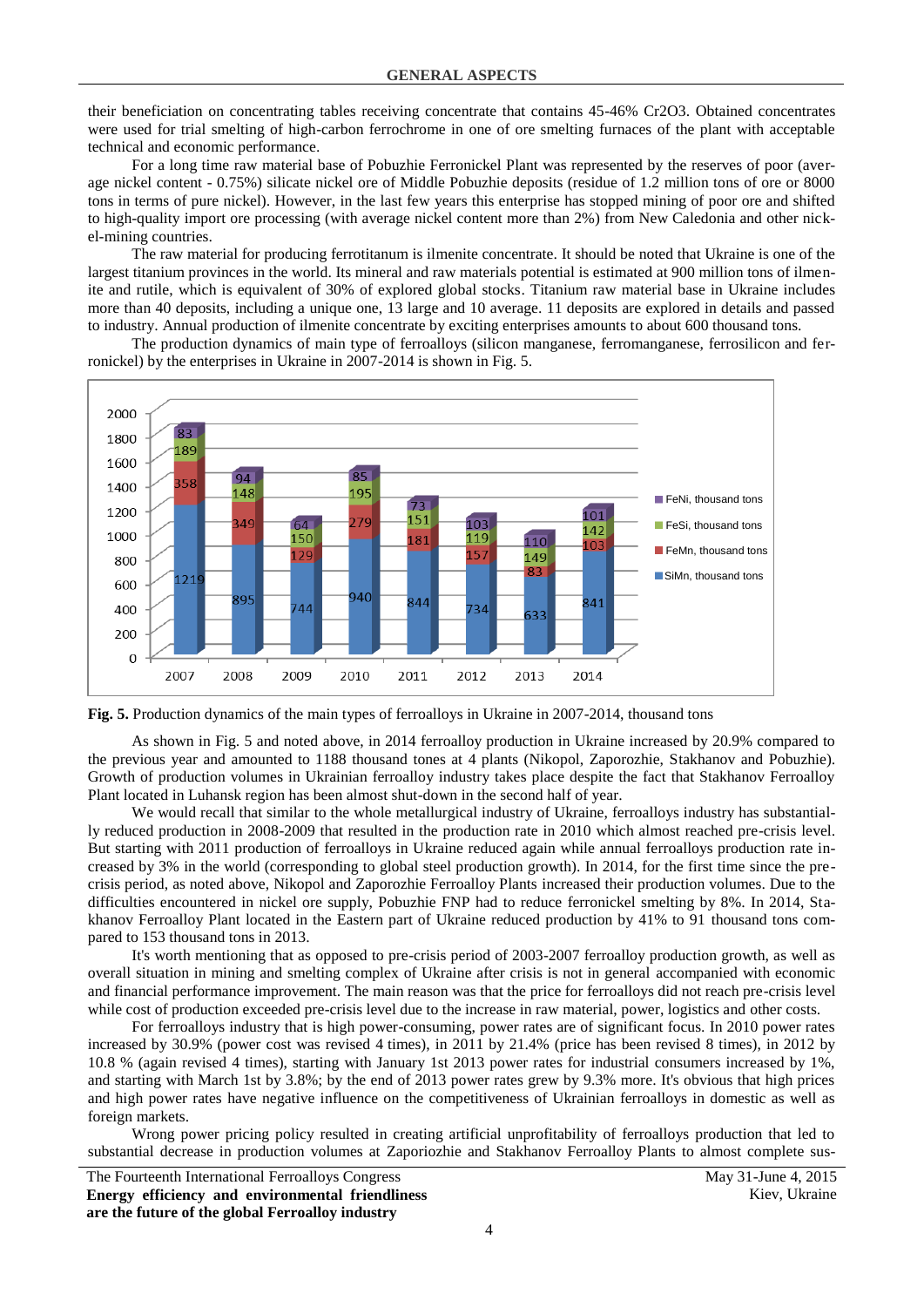pesion at the end of 2012. Only signing specially developed Memoranda for power supply with the Government allowed resuming production of ferroalloys at these plants started from March 2013.

Nikopol Ferroalloy Plant faced the same situation in 2013. Only after Nikopol Ferroalloy Plan was included into Memorandum for power supply, unavoidable suspension of the largest ferroalloys producer in Ukraine was averted. Production of Mn ferroalloys at NFP, however, decreased dramatically in 2013, as shown above. Conversely, in 2014 the situation for NFP improved substantially: silicon manganese smelting increased by 33% and ferromanganese – by 46% compared to 2013.

The above concerned bulk ferroalloys production of Mn and Si alloys at Pobuzhie Ferronickel Plant. About 5 thousand tons of FeNi has been totally produced by different plants as a result of re-melting of Ni-containing waste. Last year in Ukraine about 20 thousand tons in terms of nickel metal of different grades has been produced including "poor" and "rich" grades of FeNi.

In 2014, Ukraine produced 2.5 thousand tons of "rich" FeTi with 70% Ti content by re-melting different types of Ti-containing waste. For the first time over the last few years, FeTi with 35% of Ti content has been started to be produced by aluminothermic method using ilmenite concentrate of Ukrainian origin using new production facilities. FeMo production has also been established at the electrical and metallurgical plant Dneprospetsstal in Zaporozhie.

Smelting of FeMo, FeV, FeNb and other alloys of "small group" took place in limited quantities (from time to time, basing on demand and raw material supply), mainly at Donetsk Chemical and Metallurgical Mill that is a part of Illich Iron and Steel Works of Mariupol (small town of Donskoye, Volnovakha district, Donetsk region).

Practically all enterprises of ferroalloy sector of Ukraine conduct the policy of technical upgrading and modernization aiming at providing sufficient competitiveness of production and expanding range of products with improving energy efficiency, introduction of the latest environmentally friendly methods, processing and utilization of previously accumulated production wastes.

To increase energy efficiency the works to optimize the design of ore-smelting furnaces were carried out. At Pobuzhie FNP the furnace design and geometry of RTP-1 furnace have been changed with the transition to a rectangular bath with spring-actuated walls and back-arched hearth.

The so-called high voltage "deep input" directly to furnace transformers was applied during the reconstruction of furnaces, modern electrocompensation installations have been constructed, "multizonal rates" system is used which allows minimizing energy costs within a day, etc. The works on transfer of ferroalloy furnaces to the direct current supply, including furnaces for re-melting of waste of ferroalloy production, are being carried out (Zaporozhie Ferroalloy Plant). These actions have contributed to reduction in energy consumption by 8-10% in the recent years.

Secondary energy resources with the use of waste gases heat of the closed and semi-closed ore-smelting furnaces were also applied. At Pobuzhskiy FNP, for instance, preliminary air heating up to 280-300°C is used; this air is supplied for fuel combustion in tubular rotary kilns. Natural gas supplied to the furnaces is being partially replaced by injecting of pulverized-coal fuel as a cheaper source of energy.

At all ferroalloy plants certain methods of processing waste slag of ferroalloy production are implemented with obtaining additional (secondary) products. At Nikopol Ferroalloy Plant, for instance, the method of recovery of various metal concentrate fractions from slag by means of lumpy sorting module (LSM) is deployed. This method is focused on lumpy material (slag size of 10-20 mm, 20-40 mm and 40-70 mm) sorting with the use of electronic sensor technology. Special sensors analyze slag lumps in the flow, and the pieces enriched with metallic beads are extracted from the general flow by air separation. Installation productivity depending on the size of the processed slag ranges from 12 to 40 t/h by the initial supply, in this case 3-4% of slag-mix can be separated from slag (it's exactly the slag and metal mixture) which contains approximately 50% of the metallic phase (manganese content in this slag and metal mixture is defined by specifying the parameter in the LSM module). The use of slag and metal mixture along with production wastes improves melting performance, promotes an increase in Cr recovery and reduction of primary ore consumption.

After extraction of metal component from slag, slag processing products are used as fillers in concrete production; dust and sludge from ferroalloy production are used as binding materials in cement production; slag crushed stone is used in road construction.

The majority of ferroalloy furnaces with the installation of state-of-the-art equipment for gas cleaning and dust removal is reconstructed; most of BF top dust and sludge is used for agglomeration (sintering, pelleting or briquetting) for re-melting.

Various agglomeration methods for agglomeration of ferroalloys fines obtained during crushing and screening by briquetting or re-melting with specialized electric furnaces (arc or induction) are applied.

## **CONCLUSIONS**

Ferroalloy industry of Ukraine is being developed mainly on the basis of its own raw material base, solving the issues of ferroalloys supply to the enterprises of Ukrainian metallurgical industry and exporting the part of manufactured products to the global markets. Introducing the programs of technical upgrading and modernization, improvement of energy efficiency and resource saving developed by the enterprises, as well as developing the international commu